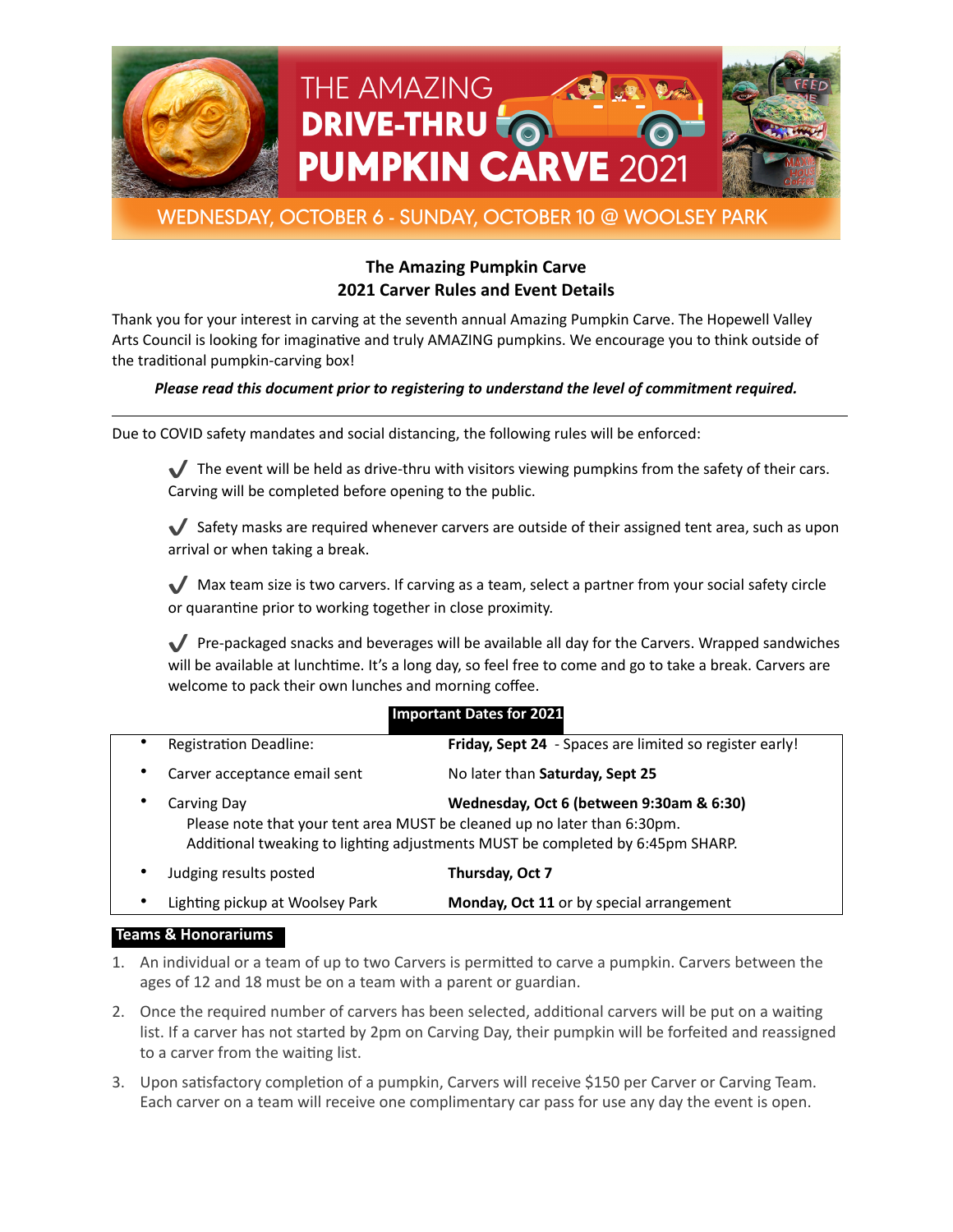## **Logistics**

- 4. The Carve will take place at Woolsey Park located at 221 Washington Crossing Pennington Road in Titusville, NJ. 08560.
- 5. The event will be held rain or shine, unless the weather is declared unsafe. Weather-related closures will be made on a day-by-day basis and announced through the Hopewell Valley Arts Council website.
- 6. Carvers must check-in upon arrival to be directed to a tent. Be sure to leave ample time to complete your design. You are encouraged to stay or come back to see your pumpkin at dusk to make carving adjustments as needed.
- 7. Pumpkins will be pre-positioned on haybales under 10x10 tents provided by the HV Arts Council for each carver. **Tents, pumpkins and hay bales may not be moved.** Pumpkins MAY be spun around or propped-up for enhanced viewing and ease of carving. Some bricks and rocks will be available to use as props. Carvers may also bring their own material for propping.
- 8. Upon arrival, Carvers will be directed to a parking area RELATIVELY close to their assigned tent. Please be prepared to transport all necessary tools from your car in some way. There will be one wagon available and a golf-cart, but you may need to wait while it is in use.
- 9. *IMPORTANT:* A chair and a blanket to sit on while carving is highly recommended. Bug spray might be useful. Trash containers and buckets are provided to facilitate cleanup. You are responsible for cleaning up your own area.
- 10. No pets or alcoholic beverages are permitted. Alcohol and carving don't really mix well.

### **Pumpkin Designs**

11. When coming up with your design, please keep in mind that with the event being a drive-thru, the pumpkins will be viewed from approximately 8-10 feet away with viewing hours primarily in the evening. Lighting is very important!

12. Your assigned 10 x 10 tent can be decorated in anyway or just left plain to feature your amazingly carved pumpkin. It's up to you. Keep in mind the pumpkins must remain on the hay bales, centered in the middle of the tent. Nothing of any significant weight can be attached to the pop-up tent structure. It can get windy on the field, so please take that into consideration.

13. Completed pumpkin designs MAY be enhanced with man-made materials and components. Natural material such as smaller pumpkins, gourds, corn stalks or sticks may also be used. Components, other than the main pumpkin, CAN BE pre-carved or painted in advance.

14. Pumpkin designs may extend around the hay bales to the ground. Designs may also extend ABOVE the top of the pumpkin. Safety is of utmost importance. Please ensure that your pumpkin is constructed securely to last for the whole event, with some wind.

15. Designs must be original work and not infringe upon the copyright or any intellectual property rights of others. Websites like "Pinterest" may be used for inspiration, but specific designs may not be copied. The use of stencils is permitted, but commercially-available pumpkin kits are strongly discouraged.

16. Carvers must keep in mind that the audience will be broad-based and of all ages, so designs must be appropriate for public display. **Designs that are religious, political or sexual in nature are not permitted**. Corporate logos or advertisements, other than logos of participating non-profit organizations, are not permitted. Carved pumpkins that do not conform to these guidelines will not be displayed. If you are uncertain about your design's conformity, please contact us.